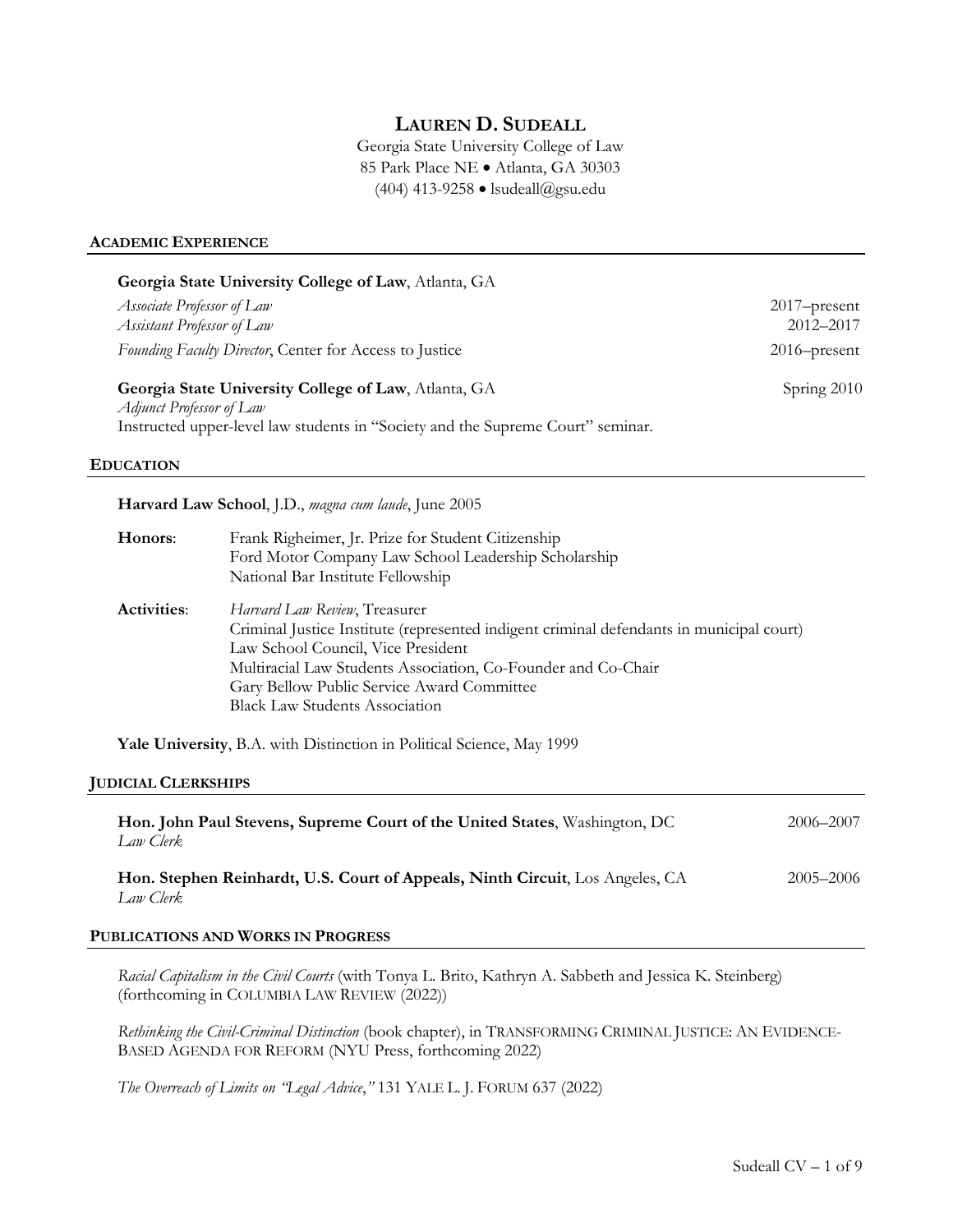*Praxis and Paradox: Inside the Black Box of Eviction Court*, 74 VAND. L. REV. 1365 (2021) (with Daniel Pasciuti) - Reviewed by Robin J. Effron, *"Day-in-Court Theater" in Eviction Court*, JOTWELL (Jan. 27, 2022)

*Courts in Crisis Part III: The Rising Tide of the Rental Housing Crisis in Georgia*, Center for Access to Justice (with Daniel Pasciuti, Tabitha Ingle, George Usmanov, and Joy Dillard Appel) (2021)

*Courts in Crisis Part II: The Uneven Spatial Dynamics of Dispossessory Court in Georgia*, Center for Access to Justice (with Daniel Pasciuti, George Usmanov, Tabitha Ingle, and Joy Dillard Appel) (2020)

*Boots and Bail on the Ground: Assessing the Implementation of Misdemeanor Bail Reforms in Georgia*, 54 GA. L. REV. 1235 (2020) (with Andrea Woods, Sandra G. Mayson, Guthrie Armstrong, and Anthony Potts)

*Courts in Crisis: Exploring the Impact of COVID-19 on Eviction Court in Georgia*, Center for Access to Justice (with Daniel Pasciuti, Tabitha Ingle, and Kam Williams) (2020)

*Integrating the Access to Justice Movement*, 87 FORDHAM L. REV. ONLINE 172 (2019)

*Unfamiliar Justice: Indigent Criminal Defendants' Experiences with Civil Legal Needs*, 52 U.C. DAVIS L. REV. 2105 (2019) (with Ruth Richardson)

*Legal Deserts: A Multi-State Perspective on Rural Access to Justice*, 13 HARV. L. & POL'Y REV. 15 (2018) (with Lisa R. Pruitt, Danielle M. Conway, Michele Statz, Hannah Haksgaard, and Amanda L. Kool)

*Public Defense Litigation: An Overview*, 51 IND. L. REV. 89 (2018)

*Reflection: How Multiracial Lives Matter 50 Years After* Loving, 50 CREIGHTON L. REV. 719 (2017) (part of "50 Years of *Loving*: Seeking Justice Through Love and Relationships" Symposium)

*An Empirical Assessment of Georgia's Beyond a Reasonable Doubt Standard to Determine Intellectual Disability in Capital Cases*, 33 GA. ST. U. L. REV. 553 (2017)

*Proportionality Skepticism in a Red State*, 130 HARV. L. REV. F. 276 (2017) (Commentary on CAROL S. STEIKER & JORDAN M. STEIKER, COURTING DEATH: THE SUPREME COURT AND CAPITAL PUNISHMENT (2016))

*Keeping* Gideon*'s Promise: Using Equal Protection to Address the Denial of Counsel in Misdemeanor Cases*, 85 FORDHAM L. REV. 2299 (2017) (with Brandon Buskey)

- Selected as part of the National Association of Criminal Defense Lawyers' Getting Scholarship Into Court Project (for "must read" scholarship that will be especially useful to courts and practitioners)

*The Free Exercise of Religious Identity*, 64 UCLA L. REV. 54 (2017)

*Identity as Proxy*, 115 COLUM. L. REV. 1605 (2015)

*Functionally Suspect: Reconceptualizing "Race" as a Suspect Classification*, 20 MICH. J. RACE & L. 255 (2015)

*Undoing Race? Reconciling Multiracial Identity with Equal Protection*, 102 CALIF. L. REV. 1243 (2014)

*Lawyering to the Lowest Common Denominator: How Strickland Incorporates the Underfunded Norm into Legal Doctrine*, 5 FAULKNER L. REV. 199 (2014) (part of the Fred Gray Civil Rights Symposium)

*Deconstructing the Right to Counsel*, Issue Brief, American Constitution Society for Law and Policy (July 2014)

*A Dilemma of Doctrinal Design: Rights, Identity and the Work-Family Conflict*, 8 FIU L. REV. 379 (2013)

- Reprinted as Book Chapter in WOMEN AND THE LAW (Tracy A. Thomas, ed., Thomson Reuters 2014)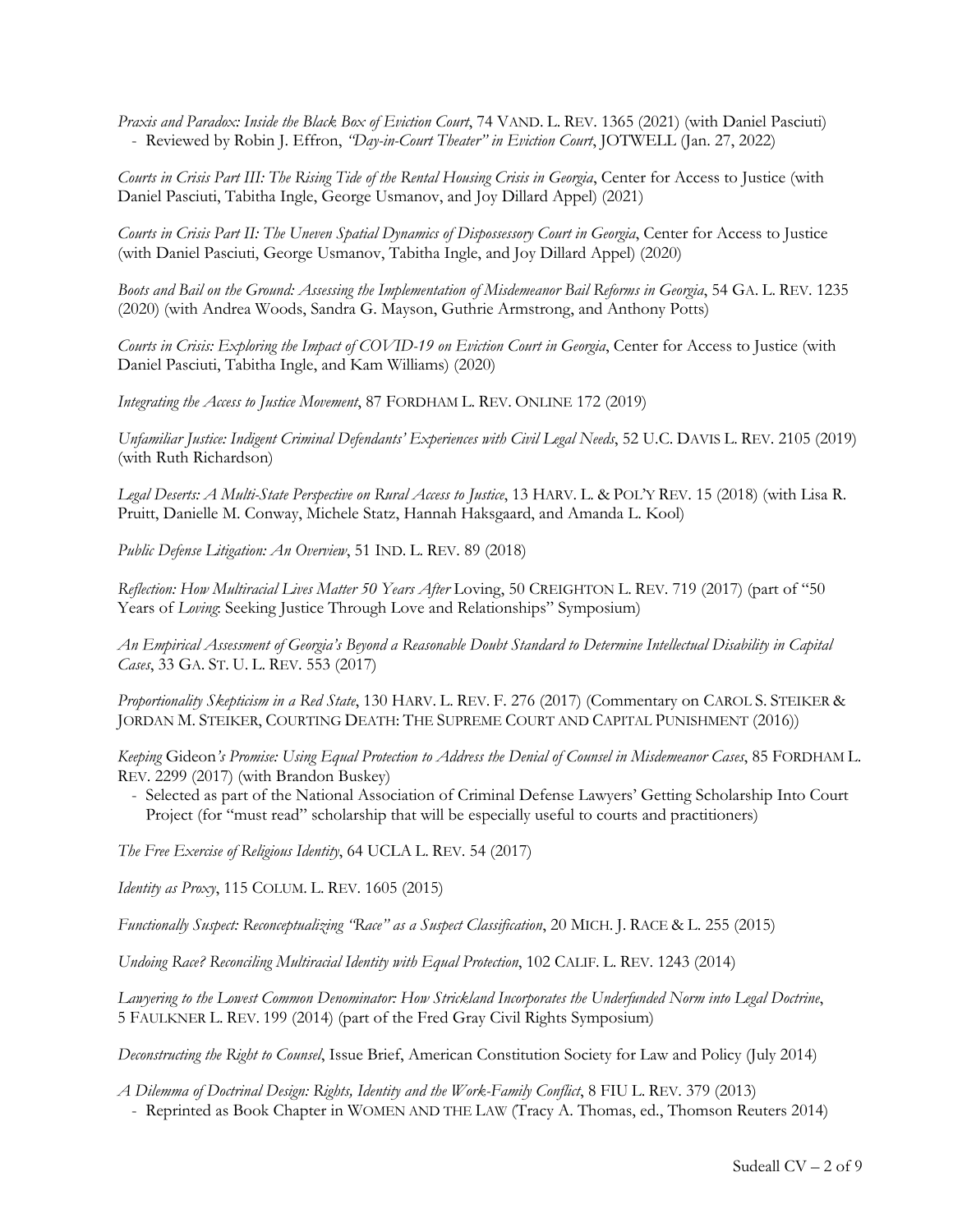*Reclaiming Equality to Reframe Indigent Defense Reform*, 97 MINN. L. REV. 1197 (2013)

*Unintended Consequences: The Impact of the Court's Recent Cases on Structural Ineffective Assistance of Counsel Claims*, 25 FED. SENT'G. R. 106 (2012)

*Overcoming Defiance of the Constitution: The Need for a Federal Role in Protecting the Right to Counsel in Georgia*, Issue Brief, American Constitution Society for Law and Policy (Sept. 2010) (with Stephen B. Bright)

Note, *Effectively Ineffective: The Failure of Courts to Address Underfunded Indigent Defense Systems*, 118 HARV. L. REV. 1731 (2005)

Recent Case, *Ex parte Hodges*, 117 HARV. L. REV. 1283 (2004)

### **SPONSORED RESEARCH PROJECTS**

Pilot Study: An Analysis of Individuals' Litigation Touchpoints Across Court Systems (2021–present)

• Co-Principal Investigator, \$10,000 awarded in seed funding by SCALES Open Justice Research Workshop (Northwestern University) (with Charlotte Alexander, Robinson College of Business)

Preserving Rental Housing Stability during Disasters: An Examination of Eviction Moratoria during the COVID-19 Pandemic (2021–present)

• Co-Principal Investigator, \$167,194 awarded by the Russell Sage Foundation (with Elora Raymond (Georgia Institute of Technology) and Philip Garboden (University of Hawaii))

Pilot Study: Dispossessory Court in Semi-Rural Georgia (2018–2019)

• Principal Investigator, \$24,000 awarded by the American Bar Endowment Opportunity Grant Program (with Daniel Pasciuti, Sociology)

Dispossessory Court in Georgia: Developing a Data Collection Methodology in Uncharted Territory (2018–2020)

• Co-Principal Investigator, \$19,170 awarded as a Georgia State University Research Initiation Grant (with Daniel Pasciuti, Sociology)

Assessing the Civil Legal Needs of Indigent Criminal Defendants (2016–2018)

• Principal Investigator, \$79,000 grant awarded by the Charles Koch Foundation (with Ruth Richardson, PhD candidate, Erin Ruel (Sociology), Leah Daigle (Criminal Justice & Criminology))

### **SELECTED PRESENTATIONS**

Conflicts of Interest in Rural Criminal Practice Panel, SMU Dedman School of Law, Deason Criminal Justice Reform Center (Oct. 20, 2021)

Race and Capital Punishment Panel, Ohio Justice & Policy Center Conference (Sept. 9, 2021)

*Praxis and Paradox: Inside the Black Box of Dispossessory Court in Suburban and Rural Georgia*

- Northwestern Law School Faculty Workshop (Nov. 9, 2020)
- Rural Legal Scholars Workshop, University of South Dakota Knudson School of Law (Oct. 30, 2020)

"The Death Penalty in Black and White: Does Race Play a Role?" (panelist), University of Georgia Law School, American Constitution Society chapter (Nov. 10, 2020)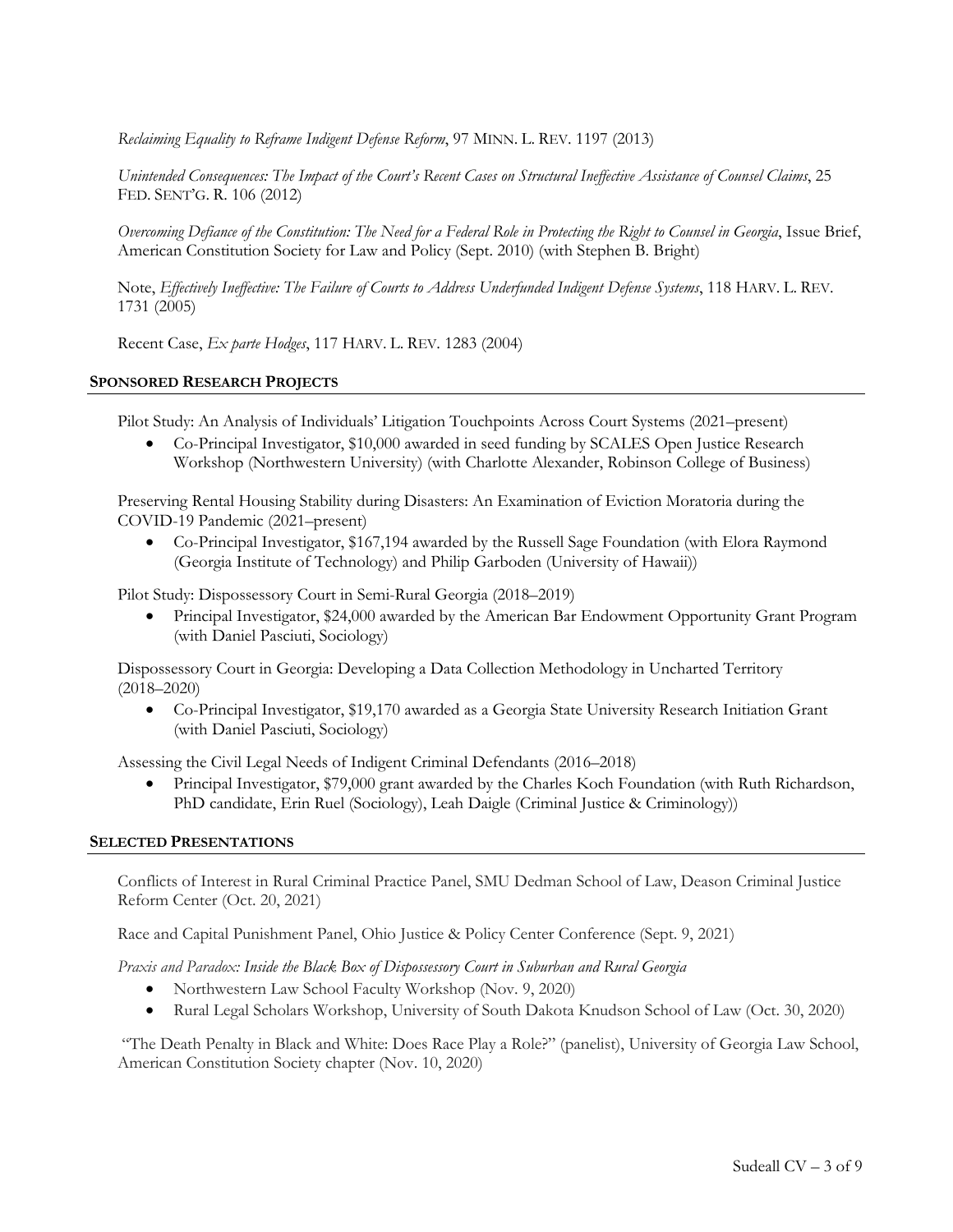Civil Justice Panel, Visions of Change: A Series on Racial Justice in American Law (panelist), George Washington Law (Nov. 4, 2020)

2020 American Bar Association Annual Meeting (July 28 & 29, 2020)

• Presidential Showcase Panel: "What Will the Next 100 Years Hold for Access to Justice? The Future of Civil Legal Aid and Public Defense in America" (moderator); "Legal Deserts in America" (panelist)

*Unfamiliar Justice: Exploring Individuals' Experiences with the Legal System through Interdisciplinary Empirical Research*, Yale Law School (September 25, 2019)

Keynote Address ("Legal Deserts: Access to Justice in Rural America"), Legal Services of Alabama Annual Statewide Conference (September 12, 2019)

Advancing Research on State Courts & Agencies Roundtable Session, Law and Society Association Annual Meeting (June 2, 2019)

*Creating New Data: The Impact of Law School Research*, Liman Center Colloquium, Yale Law School (Mar. 29, 2019)

2019 AALS Annual Meeting (The Association of American Law Schools) (January 2019)

- Building Bridges and Social Justice through Collaborative Centers and Initiatives (panelist)
- Rural Access to Justice (panelist)

*Working with Universities to Inform and Improve Access to Justice*, Closing Plenary, National Association for Court Management Annual Conference (July 26, 2018)

Assessing the Civil Legal Needs of Indigent Criminal Defendants

- Faculty Colloquium, University of Alabama School of Law (March 19, 2018)
- Faculty Workshop, Vanderbilt Law School (January 24, 2018)
- Empirical Access to Justice Workshop, University of South Carolina School of Law (with Ruth Richardson) (Oct. 6, 2017)
- Annual Meeting, American Society of Criminology (with Ruth Richardson) (November 15, 2017)

2018 AALS Annual Meeting (The Association of American Law Schools) (January 2018)

- Innovations in Teaching Access to Justice Across the Law School Curriculum (panelist)
- Section on Law Libraries and Legal Information Luncheon (keynote speaker)

Access to Counsel: Civil Gideon (panelist), University of California Public Service Law Conference ("Civil Rights in the 21st Century"), UCLA (September 24, 2017)

Organizational Responses to Criminal Justice Reform (panelist). John Lewis Fellowship Program, National Center for Civil and Human Rights (July 17, 2017)

*Access to Justice: By Design*, Critical Theory, Social Justice, and Philosophy of Design (invited guest lecturer), Georgia Institute of Technology (April 20, 2017)

*The Free Exercise of Religious Identity*

- Faculty Colloquium, Temple University Beasley School of Law (Sept. 21, 2016)
- Constitutional Law Workshop, University of Chicago Law School (Jan. 21, 2016)
- Workshop on Vulnerability at the Intersection of the Changing Firm and the Changing Family, Emory University School of Law (October 17, 2015)

Invited presenter, Working Group to Discuss Policies and Procedures Regarding Self-Represented Parties in Agency Administrative Hearings, U.S. Department of Justice, Access to Justice Initiative (January 5, 2016)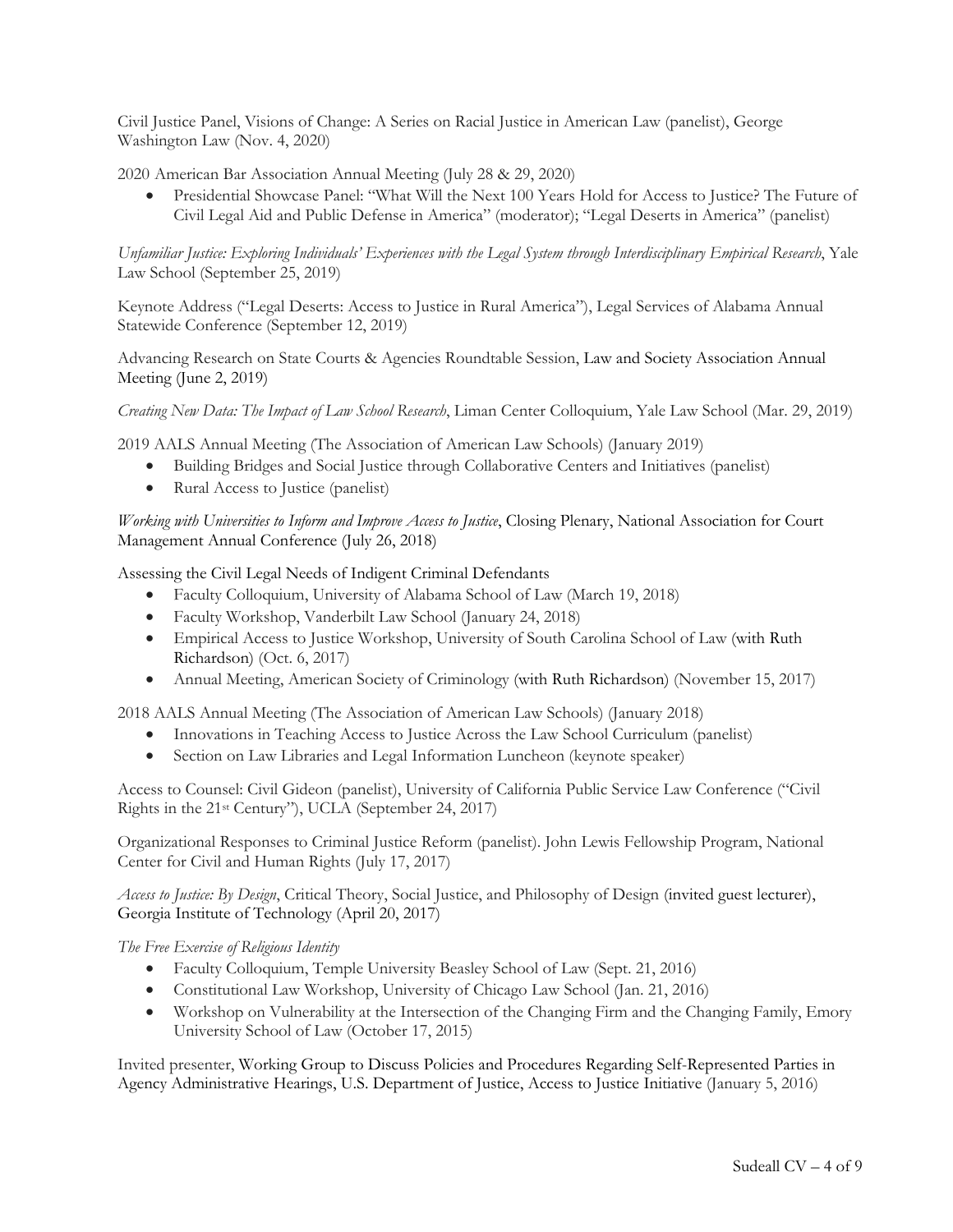*Rethinking the Role of Identity in Equal Protection Doctrine,* The Present and Future of Civil Rights Movements: Race and Reform in 21st Century America, Duke Law School (November 21, 2015)

*The Paradoxical Liberty of Religious Identity*, Lutie Lytle Writing Workshop, Vanderbilt Law School (July 10, 2015)

*A Decade of Decisions and Dissents: The Roberts Court, from 2005 to Today* (panelist), Radcliffe Day 2015, Radcliffe Institute for Advanced Study at Harvard University (May 29, 2015)

*Identity as Proxy*

- Workshop on Next Generation Issues of Sex, Gender and the Law, 2015 AALS Midyear Meeting (June 25, 2015)
- Critical Race Theory Seminar, UC Berkeley School of Law (April 14, 2015)
- Faculty Colloquium, Loyola University New Orleans College of Law (March 13, 2015)
- Critical Race Studies Workshop, UCLA School of Law (January 28, 2015)

*Undoing Race? Reconciling Multiracial Identity with Equal Protection*, Global Mixed Race: Critical Mixed Race Studies Conference, DePaul University (November 15, 2014)

*Toward a New Constitutional Narrative*, Fifth Annual Constitutional Law Colloquium, Loyola University Chicago School of Law (November 7, 2014)

The 20th Anniversary of Justice Breyer's Appointment to the Supreme Court (panelist), 21st Annual U.S. Supreme Court Update CLE, Institute of Continuing Legal Education in Georgia (October 23, 2014)

*Functionally Suspect*, The Highest Tribute: Michigan Journal of Race & Law at 20, University of Michigan Law School (September 19, 2014)

Southeastern Association of Law Schools (SEALS) Annual Conference (August 2014)

- *Defining Multiracialism and Its Impact on the Law* (Moderator, Discussant)
- *Sex and Gender Classifications: What Level of Scrutiny?* (Co-Moderator, Discussant)
- *Strategies for Balancing Our Love for Work and Our Love for Life Beyond the Academy* (Discussant)

Law and Society Association Annual Meeting (May 2014)

- *Inequality in the Eyes of the Court* (Chair/Discussant)
- *Undoing Race?* (paper presentation)

*Toward a Non-Essentialist Constitutionalism*, Culp Colloquium, Duke Law School (May 15, 2014)

*Undoing Race and the Essentialization of Equal Protection*, Re-Envisioning Race in a 'Post-Racial' Era: New Approaches in Critical Race Theory, Yale Law School (April 5, 2014)

Lead Speaker, *Lawyering to the Lowest Common Denominator:* Strickland v. Washington *and the Underfunding of Indigent Defense*, Fred Gray Civil Rights Symposium, Thomas Goode Jones School of Law (February 21, 2014)

*Undoing Race? Reconciling Multiracial Identity with the Pursuit of Racial Equality*, Fourth Annual Constitutional Law Colloquium, Loyola University Chicago School of Law (November 1, 2013)

*Deconstructing the Right to Counsel*, Poverty Law: Cases, Teaching and Scholarship Conference, American University Washington College of Law (October 25, 2013)

*Reclaiming Equality to Reframe Indigent Defense Reform*, Fresh Ideas for Intractable Problems in Criminal Law (panelist), AALS Midyear Meeting, Joint Program of the AALS Section on Criminal Justice and ABA Section on Criminal Justice for Legal Educators, Judges, Practitioners, and Prosecutors (June 10, 2013)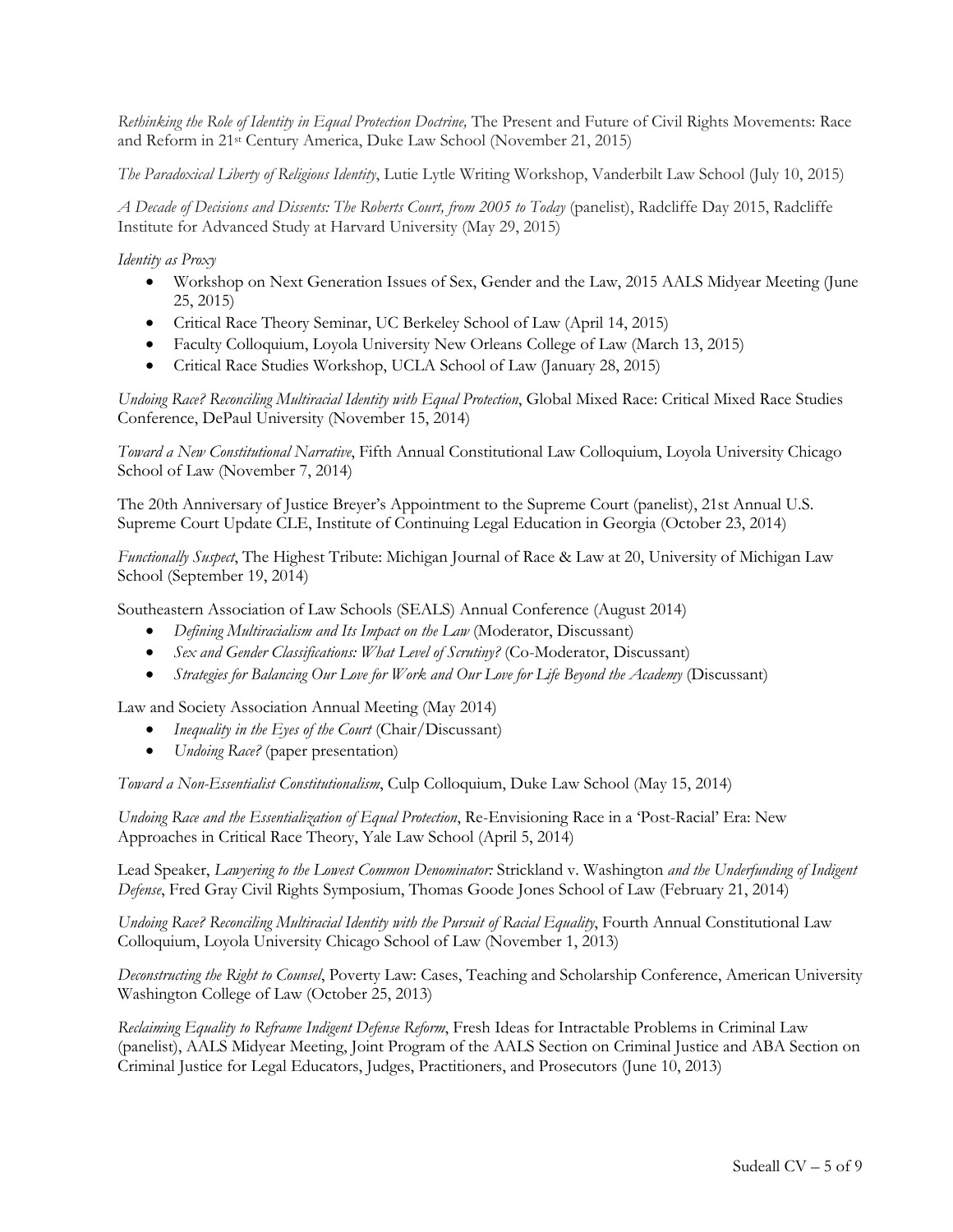*Is Justice Blind? The Connection between Race and the Death Penalty*, GSU Black Law Students Association, Georgia State University College of Law (April 10, 2013)

*Undoing Race?*, Southeast/Southwest People of Color Legal Scholarship Conference, University of Arkansas-Little Rock, William H. Bowen School of Law (April 5, 2013)

Panelist, *Voices from the Field: Solutions from Current and Former Indigent Defense Providers*, Considering *Gideon* at 50: The History and Future of Indigent Defense, American Constitution Society for Law and Policy (Mar. 21, 2013)

*A Dilemma of Doctrinal Design*, Symposium: Minding the Gap: Reflections on the Achievement Gap between Men and Women in the Workplace in 2013, Florida International University College of Law (March 1, 2013)

Moderator, Gideon *at 50: The State of Indigent Defense in Georgia*, Georgia State University College of Law (February 21, 2013)

*Race and Capital Punishment*, EPIC Conference: And Justice for All? Criminal Justice in the South, Emory Law School (October 2012)

*Race and the Death Penalty*, Race and the Law (guest lecturer), University of Georgia Law School (September 2010)

*Issues of Race in Capital Defense*, Capital Punishment Seminar (guest lecturer), Harvard Law School (April 2008)

#### **MEDIA AND LEGAL COMMENTARY**

*We Must Help Fix Justice Gap in Georgia's Legal Deserts*, invited Law360 Guest Column (Nov. 1, 2021)

*The feared eviction 'tsunami' has not yet happened. Experts are conflicted on why*, Washington Post (Sept. 28, 2021)

*High court to be asked to overturn intellectual disability threshold*, Atlanta Journal-Constitution (Mar. 19, 2021)

*COVID-19 exposes the Black community's long history of housing instability*, Atlanta Journal-Constitution (Feb. 27, 2021)

*Could 2021 Be the Year of Civil Justice Reform?* Law360 (Jan. 25, 2021)

*In Some Parts of Rural Georgia, Eviction Process Continues as Usual During Pandemic*, WABE (NPR) (Nov. 10, 2020)

*LawNext*: *Lauren Sudeall on Legal Deserts and Other Obstacles to Access to Justice* (podcast) (Nov. 9, 2020)

*Georgia Renters Get Few Protections, Landlords Seek to Evict*, U.S. News (Sept. 5, 2020)

*COVID-19 Threatens to Worsen US Legal Deserts*, Law360 (Aug. 2, 2020)

*Rural Georgia's 'Legal Deserts' Are Further Stressed by Pandemic*, Law.com/Daily Report (Jul. 28, 2020)

*Study Finds Eviction Process Amid COVID-19 Depends on Where Georgia Residents Live*, WABE (NPR) (May 5, 2020)

*No Country for Rural Lawyers: Small-town attorneys still find it hard to thrive*, ABA Journal (Feb. 1, 2020)

*In New Mexico, Nonattorney Helpers Could Ease Justice Crisis*, Law360 (Feb. 2, 2020)

*Closer Look: Community Members Respond to Controversial Quarry Yards Marketing; Eviction in GA's Urban & Rural Communities* (with D. Immergluck, E. Raymond, D. Pasciuti and M. Rich), WABE (NPR) (Jul. 8, 2019)

*Every year, millions try to navigate US courts without a lawyer*, The Conversation (Sept. 21, 2017) (with Darcy Meals)

*Georgia Should Not Execute a Man Whose Juror Called Him A "Ni\*\*er,"* American Constitution Society blog (Sept. 18, 2017)

*Does the First Amendment protect religious freedom laws?*, The Conversation (Apr. 12, 2016)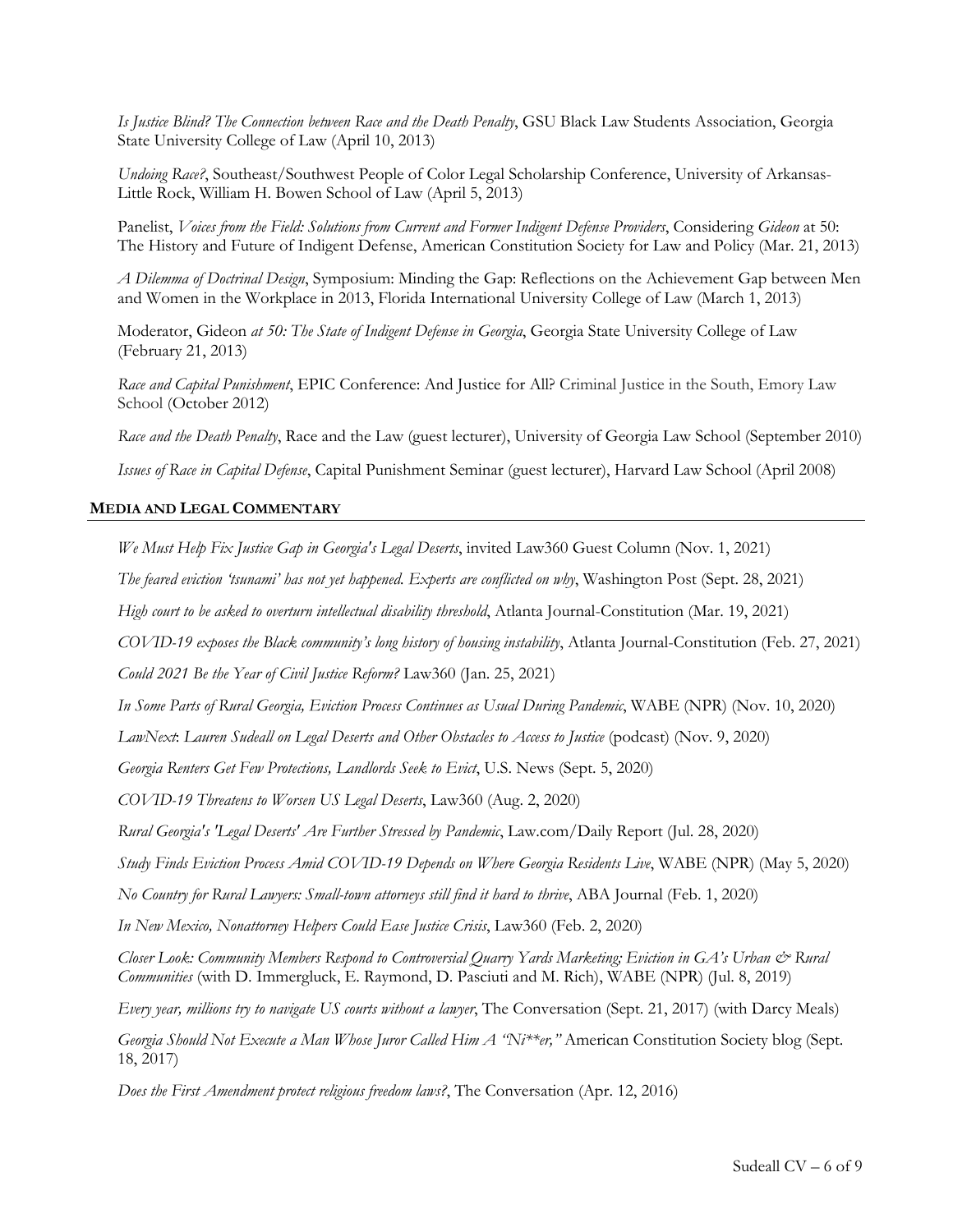*Justice has different meanings for Kelly Gissendaner's family*, Atlanta Journal-Constitution (Sept. 27, 2015)

*Questions remain on cloudy drug, even as new execution looms*, Atlanta Journal-Constitution (Sept. 27, 2015)

*Here's why Equal Protection may not protect everyone equally*, Washington Post (Sept. 23, 2015)

Georgia Execution Has Nationwide Implications, WABE (NPR affiliate) (June 17, 2014)

*Death in the Sunset of a Constitutional Showdown*, JURIST – Forum (June 2, 2014)

Oklahoma "Botched Execution" and Georgia's Lethal Injection Secrecy Law, WABE (NPR) (Apr. 30, 2014)

*On Secrecy and Punishment*, HUFFPOST BLOG (March 14, 2014)

Commentary on lecture by Professor John F. Stinneford (University of Florida Levin College of Law) on Cruel and Unusual Punishment, The Federalist Society, GSU Chapter (Feb. 26, 2014)

*Doubts about Death*, Special Feature: *30 Days of Stevens*, SCOTUSBLOG (May 27, 2010)

#### **PREVIOUS PROFESSIONAL EXPERIENCE**

### **Southern Center for Human Rights**, Atlanta, GA 2007–2012

*Soros Justice Fellow* (2007–Feb. 2009)/*Staff Attorney* (Feb. 2009–2012) Represented indigent capital clients in state post-conviction and federal habeas proceedings in Alabama and Georgia. Litigated civil claims regarding constitutional violations within the criminal justice system, including violations of the right to counsel.

### **HONORS AND AWARDS**

### *Academic*

**Provost's Faculty Research Fellowship**, Georgia State University (awarded 2020; deferred to 2022)

**Steven J. Kaminshine Award for Excellence in Service**, Georgia State University College of Law (2018)

**Bernadette Hartfield Faculty Award**, Ronald J. Freeman Chapter of the Black Law Students Association, Georgia State University College of Law (2017)

**Patricia T. Morgan Award for Outstanding Faculty Scholarship**, Georgia State University College of Law (2015)

### *Professional*

**The Minority 40 under 40**, National Law Journal, October 31, 2011 Honored as one of 40 lawyers of color under the age of 40 for achievement within the legal profession.

**Wasserstein Public Interest Fellows Program**, Harvard Law School, 2010 Selected as a visiting 2010–2011 Wasserstein Fellow to advise students about public service careers.

**On the Rise 2010**, *Fulton County Daily Report*, August 2010 Recognized by the *Daily Report* as one of 10 "On the Rise" Georgia lawyers under 40.

**Stuart Eizenstat Young Lawyer Award**, Anti-Defamation League, Southeast Region, February 2010 In recognition of commitment to secure justice and fair treatment for all people.

**Soros Justice Fellowship**, Open Society Institute, 2007–2009 Criminal justice fellowship awarded to 18 individuals nationwide.

**Kaufman Fellowship**, Harvard Law School, 2007 In honor of commitment to public interest work.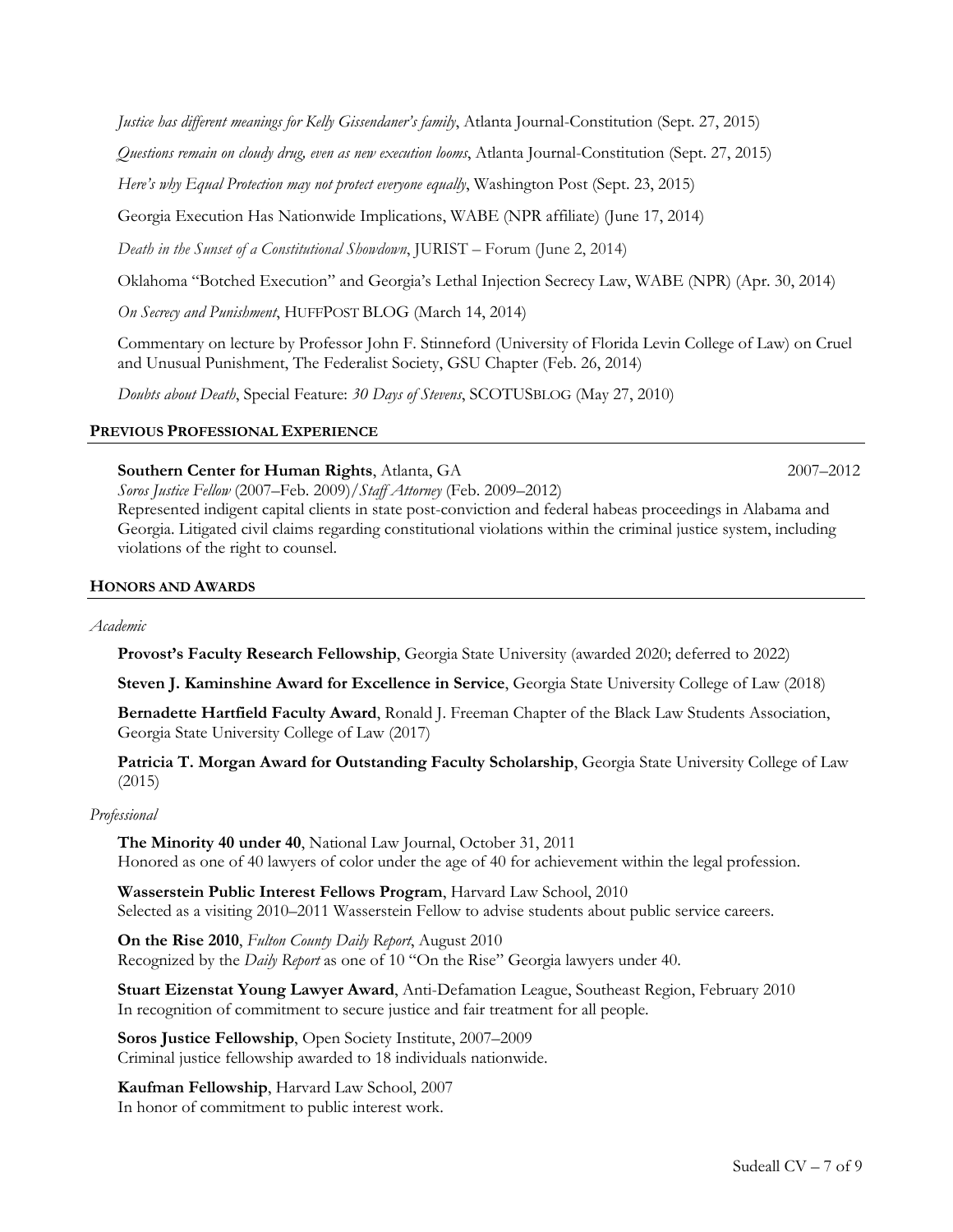### **SERVICE**

### **Academic and Professional**

- Member, International Advisory Board (editorial board) for "Perspectives on Law and Access to Justice" (Bristol University Press, UK) (2021–present)
- Member, American Bar Foundation (ABF)/JPB Foundation Access to Justice Scholars Program Advisory Council (invited) (2020–present)
- Fellow (selected to join inaugural fellow class), The Justice Collaborative Institute (2019–20)
- Constitutional Law Section, Association of American Law Schools o Chair (2016); Secretary (2015); Treasurer (2014)
- Member (appointed), Standing Committee on Legal Aid & Indigent Defendants, American Bar Association (2015–2018)
- Fellow, American Bar Foundation (invited) (2016–present)
- Member, Texas Smart Defense Internet Portal National Advisory Committee (2016–2018) (joint project of Texas Indigent Defense Commission and the Public Policy Research Institute at Texas A&M University, funded by "Smart Defense" grant from the US Department of Justice, Bureau of Justice Assistance)
- Member, Justice for All Strategic Action Plan Working Group, State Bar of Georgia (2017–2018) (formed to implement Justice for All grant awarded by the National Center for State Courts and the Public Welfare Foundation)
- Member, Justice Resource Center Advisory Board, Fulton County Superior Court (2017–present)
- Board of Advisors, The Systemic Justice Project at Harvard Law School (2015–present)
- Board of Directors, Southern Center for Human Rights (2012–2021)
	- o Member and Chair (2012–2017), Program Committee
	- o Member, Nominations & Governance Committee
- Member, Indigent Defense Committee, State Bar of Georgia (2010–present)
- Member, Georgia Association of Black Women Attorneys (2009–present)

# **University and College of Law**

- Affiliate Faculty Member, Urban Studies Institute (2020–present)
- Member, Dean's Advisory Committee (2015–2018, 2020–present)
- Member, Assessment Committee (2021–present)
- Member, Curriculum Committee (2021–present)
- Member (Chair, 2020–21), Awards Committee (2014–2016, 2020–21)
- Member (Co-Chair, 2019-20), Recruitment Committee (2018–20)
- Member, Dean Search Committee (2017)
- Member, Clerkship Advisement Committee (2013–2018)
- Faculty Advisor, Moot Court (2013–2016)
- Member, Speakers Committee (2013–2015)

# **Other Activities**

- Co-authored (with Darcy Meals) *Closing the Civil Justice Gap in the South* for SouthStrong, part of the Southern Economic Advancement Project (SEAP) (August 2020), https://theseap.org/wpcontent/uploads/SouthStrong-Policy-Memo-Access-to-Justice.pdf
- Co-authored *Protecting Rural Jails from Coronavirus*, Data for Progress/The Justice Collaborative Institute (April 24, 2020), https://www.dataforprogress.org/memos/protecting-rural-jails-from-coronavirus
- Co-authored "Towards an Emergency Housing Response to COVID-19 in Georgia" with Georgia State, Georgia Tech, and Emory legal and housing scholars (March 2020) (recommendations featured in the Atlanta Journal-Constitution on March 23, 2020)